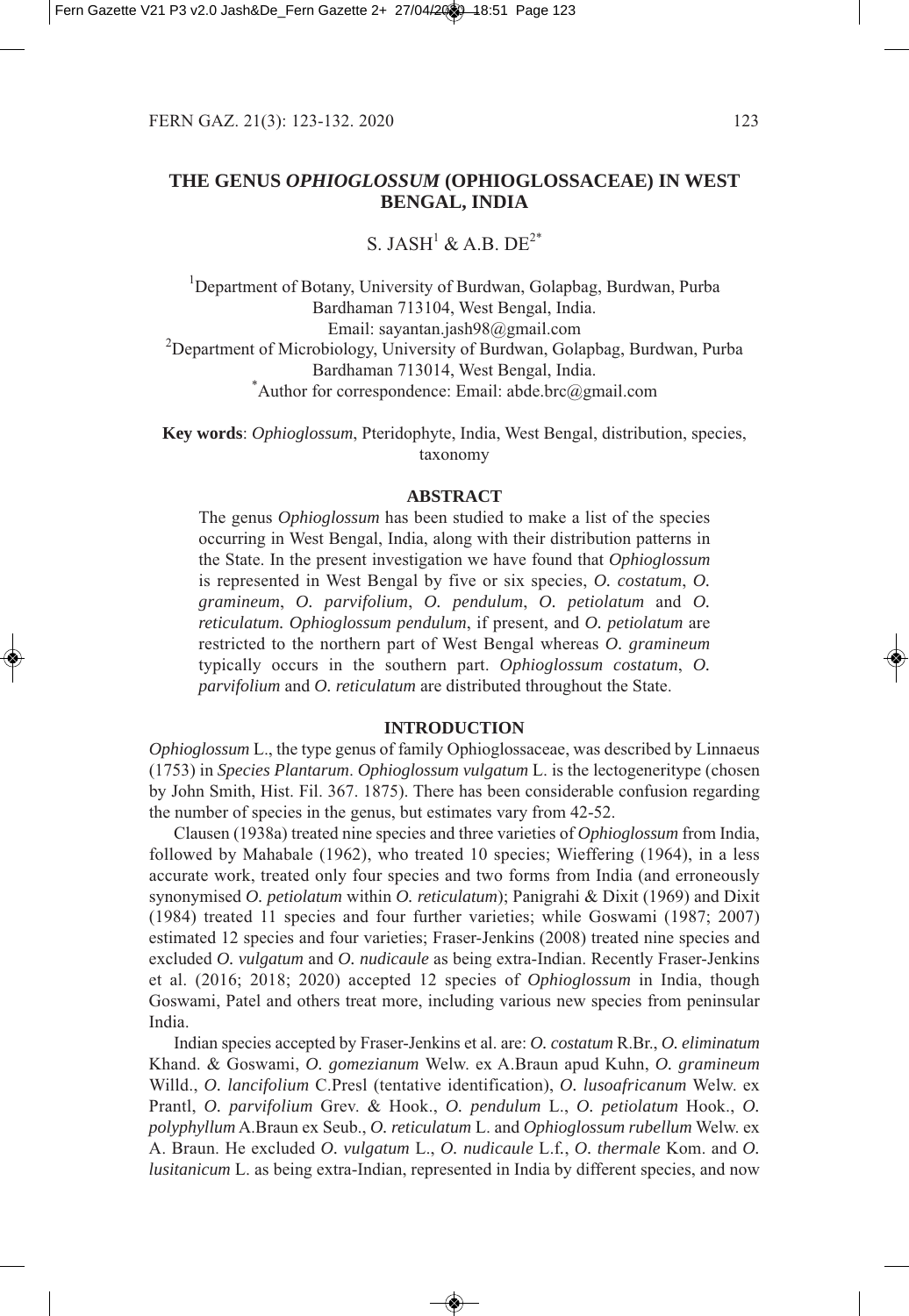partly tentatively synonymises eight recently described species from India, *O. oleosum* Khand., *O. indicum* B.L.Yadav & Goswami, *O. raphaelianum* Anto et al., *O. malviae* M.Patel & M.N.Reddy, *O. gujaratense* S.M.Patil et al., *O. hitkishorei* M.Patel & M.N.Reddy, *O. aletum* M.Patel et al. and *O. chaloneri* Goswami et al.. These synonymised species all occur in the Western Ghats of peninsular India and are not relevant to West Bengal, several are under further study by their authors and final numbers accepted for India may change later. At present the estimated number of species in India varies from 12 to 20 according to different authors.

Ghosh et al. (2004) listed seven species and two varieties from N.E. India, of which five species and one variety were listed as present in West Bengal, but their nomenclature, identification and taxonomy were often inaccurate and confused and they did not provide a reliable account.

West Bengal is one of the largest states of India, extending from Darjeeling in the north, situated in the East Central Indo-Himalayan ranges, to the Sunderbans in the south, on the coast of the Bay of Bengal. The mountainous region of the north is cool almost all the year around and is dominated by coniferous forest. By contrast, in the Sunderbans at near sea-level the soil is saline and the vegetation is predominantly warm tropical mangrove swamp. The plains of West Bengal are also very diverse as regards edaphic and prevailing climatic factors. The districts of Bankura and Purulia have lateritic soil and the climate is hot for most of the year. These regions are dominated by forests of *Shorea robusta* Gaertn.f. According to Manna and Roy (2014), it is possible to detect populations of *Ophioglossum* species by identifying plant-associations that are characteristic for them. They showed that some species of angiosperms are associated with *Ophioglossum* whereas other species of angiosperms have negative association.

The species of *Ophioglossum* occurring in West Bengal have not so far been reliably documented and as the region is representative of much of northern India for this genus, we have attempted to list them and show their distribution-patterns in the State.

#### **MATERIALS AND METHODS**

Field survey was carried out in a number of localities in West Bengal and the specimens collected were processed in the laboratory for preparation of herbarium specimens. One set of specimens has been deposited in the Central National Herbarium, Botanical Survey of India, Howrah Kolkata, West Bengal CAL, and another set was deposited in the Department of Botany, Burdwan Raj College, Bardhaman, West Bengal BRCH. Identification of specimens was done by reference to literature, including Beddome (1883), Ghosh et al. (2004), and Fraser-Jenkins et al. (2015; 2016) and also by reference to the digital herbarium of the Royal Botanic Garden, Kew, England. Some of our identifications were confirmed by Dr. Pushpesh Joshi of the Botanical Survey of India, Northern Regional Centre, Dehradun, India, and others were identified by Mr. C.R. Fraser-Jenkins, Cascais, Portugal. We have also studied the holdings of *Ophioglossum* from West Bengal etc. at CAL.

From these studies we have listed the species of *Ophioglossum* growing in West Bengal with their diagnostic features and places of occurrence. Their distribution patterns are shown in the map of West Bengal below (Figure 1).

## **TAXONOMIC TREATMENT**

#### **Key to West Bengal** *Ophioglossum* **species**

It is important in *Ophioglossum* to study a number of specimens in the population to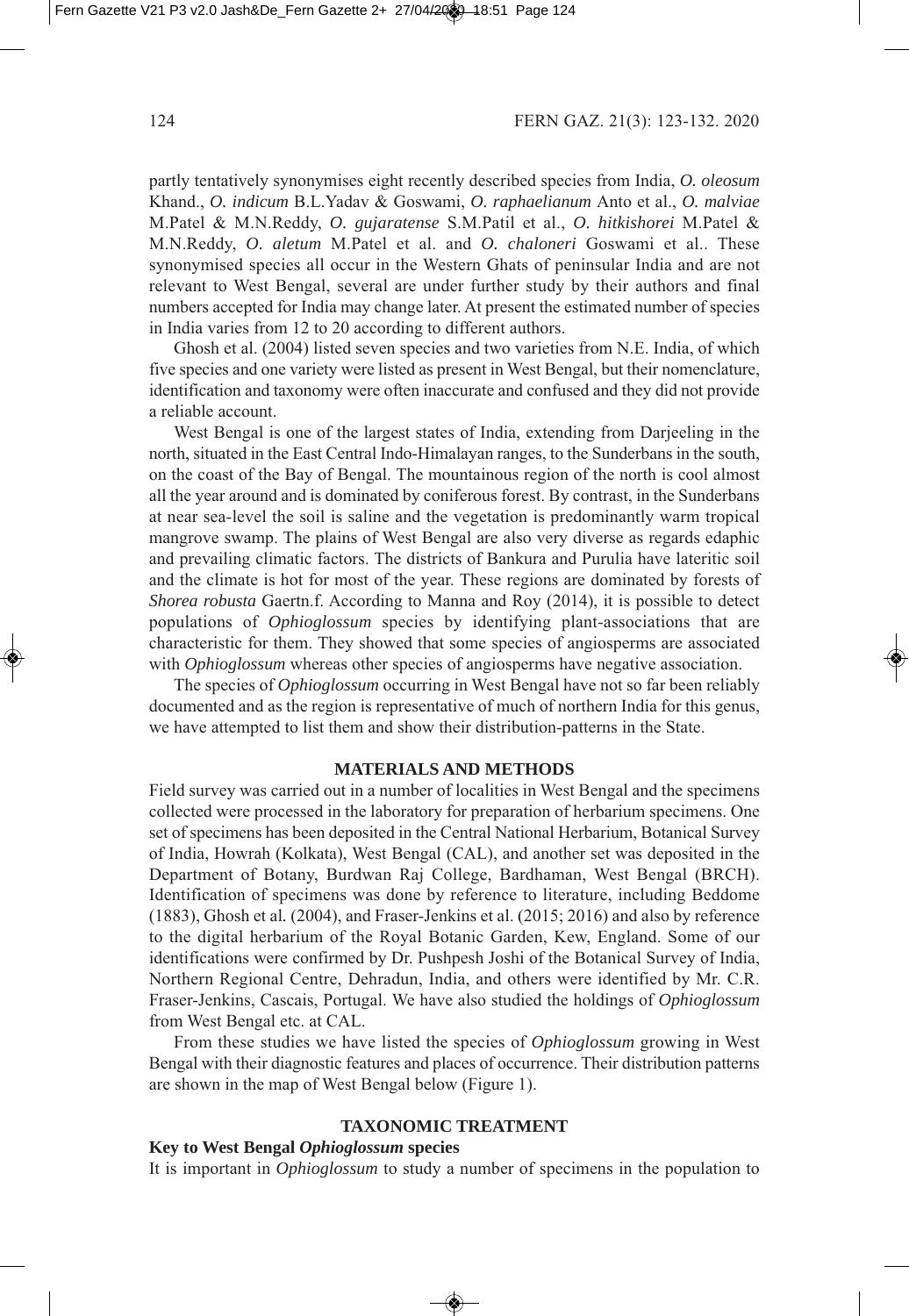understand the range of variation in shape and size. A single specimen on a herbariumsheet can often be difficult to recognise and identify.

| 2) Rhizome globose, roots thin, sterile blade often               |  |
|-------------------------------------------------------------------|--|
|                                                                   |  |
| 2) Rhizome cylindrical, erect, roots slightly fleshy,             |  |
|                                                                   |  |
|                                                                   |  |
|                                                                   |  |
|                                                                   |  |
|                                                                   |  |
|                                                                   |  |
| 5) Trophophyll elliptic, narrowed to base Ophioglossum petiolatum |  |
|                                                                   |  |

1. **Ophioglossum costatum** R.Br., Prodr. Fl. Nov. Holland. 163. 1810.

*Ophioglossum pedunculosum* Desv., Mag. Neuesten Entdeck. Gesammten Naturk. Ges. Naturf. Berlin 5: 306. 1811.

*Ophioglossum fibrosum Schumach., Beskr. Guin. Pl. 452. 1827.* 

Ophioglossum wightii Grev. & Hook., Bot. Misc. 3: 218. 1833.

Ophioglossum vulgatum L. var. *costatum* (R.Br.) Hook.f., Fl. Nov.-Zeland. 2(2): 50. 854.

*Ophioglossum brevipes Bedd., Ferns S. India 23, t. 72. 1863.* 

Plants 8.0-25.0 cm long; rhizome globose or spherical bearing many thin, yellow-brown



**Figure 1:** Map of West Bengal showing the distribution of different species of *Ophioglossum*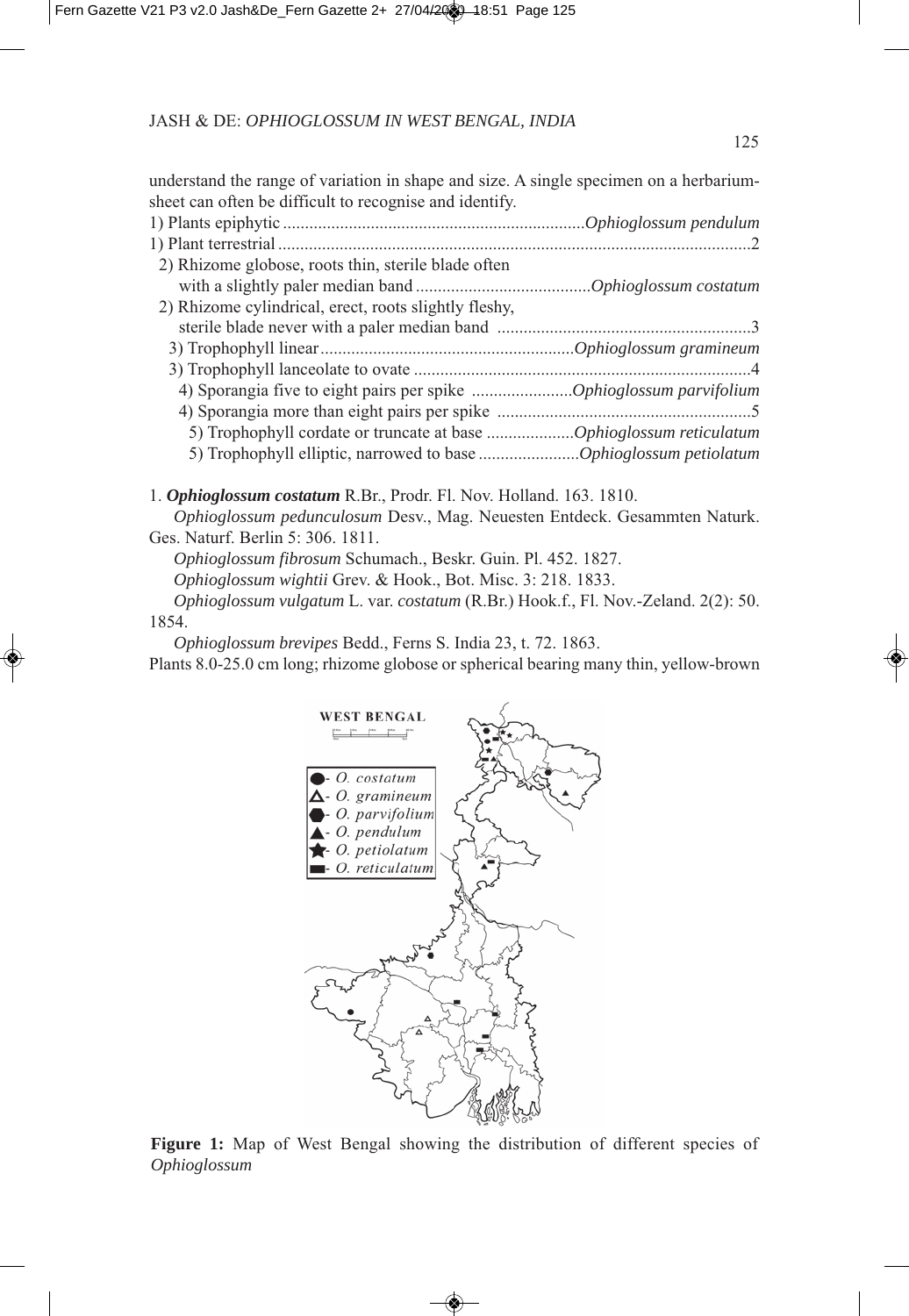fibrous roots, without stolons or proliferous buds; common stalk up to 4.0 cm long; trophophylls  $1-4$ ,  $2.5-12.0 \times 1.0-2.7$  cm, elliptic-lanceolate, sometimes ovate or obovate, acute or obtuse, herbaceous, often with a prominent median band of veins, primary veins forming large, oblong to hexagonal areoles in which are included networks of secondary veinlets forming smaller secondary areoles; fertile stalk 3.0-18.0 cm long; spike 1.0-6.0  $\times$  0.25-0.4 cm with no sterile tip, sporangia 20-30 in each of the two rows; spores 20-40 um in diameter, trilete, finely reticulate (Figure 2A).

**Collections:** Darjeeling Distr., Sikkim, *T. Thomson*]. 2841 spec. 833, 1857, BM suspected to be mislocalisation; Purulia Distr. formerly Manbhum, Purulia, *Revd. J. Campbell* 27171, 12.5.1951, CAL.

**Distribution in West Bengal:** Darjeeling, Purulia.

As with most earlier collections, Campbell's specimen was identified tentatively as *O. vulgatum*, but was reidentified as *O. fibrosum* by H.L. Chakravarty, 12.5.1951, later confirmed as *O. costatum* by J. H. Weiffering as in 1963.

. *Ophioglossum gramineum* Willd., Abhandl. Kurf.-Mainz. Akad. Nütz. Wiss. Erfurt 2(6): 18, t. 1, f. 1. 1802.

*Ophioglossum vulgatum* L. var. *gramineum* (Willd) Hook.f., Fl. Nov.-Zeland. 2(2): 50. 1854.

*Ophioglossum prantlii* C.Chr., Index fil. 471. 1906.

Ophioglossum gramineum var. majus (Alderw.) Wieff., Blumea 12(2): 324. 1964.

Plants 4.0-12.0 cm long; rhizome cylindrical, erect, with few, slightly fleshy roots running obliquely downward; common stalk up to 3.5 cm long; trophophylls 1-3,  $1.0-3.0 \times 0.13-$ 0.3 cm, linear, grass-like, ascending, acute, herbaceous with 2-3 parallel veins; fertile stalk 1.5-3.5 cm long; spike 0.5-2.5 x 0.1-0.3 cm with a very small sterile tip, strobili bearing 5-10 pairs of sporangia arranged in 2 alternate rows, pale-green to yellow; spores 25-40 µm in diameter, trilete, broadly reticulate (Figure 2B).

**Collections:** Paschim Medinipur [Midnapore] Distr., Mondolpuskarini, Garbeta, *R.H.N. Chaudhuri*, 8.1975, no details about deposition (Chaudhuri & Pal, 1979); Bankura Distr., Joypur Forest, *A.B. De* BUR1908, 8.2019, BRCH.

**Distribution in West Bengal:** Bankura, Paschim Medinipur.

We did not find any West Bengal specimens of this species in CAL, but we collected this inconspicuous and often overlooked species at Joypur Forest, Bankura. In West Bengal, *O. gramineum* was first collected from Mondolpuskarini, Garbeta in the district of Midnapur (now Paschim Medinipur) in August, 1975 as *O. gramineum* var. *gramineum* (Chaudhury & Pal, 1979), but they did not provide any details about deposition of their collected specimen.

3. **Ophioglossum parvifolium** Grev. & Hook., Bot. Misc. 3: 218. 1833.

Ophioglossum macrorrhizum Kunze, Analect. Pteridogr. 2. 1837.

Ophioglossum schmidii Kunze, Linnaea 24: 246. 1851.

*Ophioglossum vulgatum* L. var. *macrorrhizum* (Kunze) Luerss., J. Mus. Godeffroy 3: 242-244. 1875.

*Ophioglossum pumilum* (Racib.) Alderw., Malayan Ferns, Suppl. 1: 453. 1916. Ophioglossum nudicaule var. macrorrhizum (Kunze) R.T.Clausen, Mem. Torrey Bot. Club 19(2): 150. 1938.

*Ophioglossum nudicaule var. tenerum* (Mett. ex Prantl) R.T.Clausen, Mem. Torrey Bot. Club 19: 146, 1938.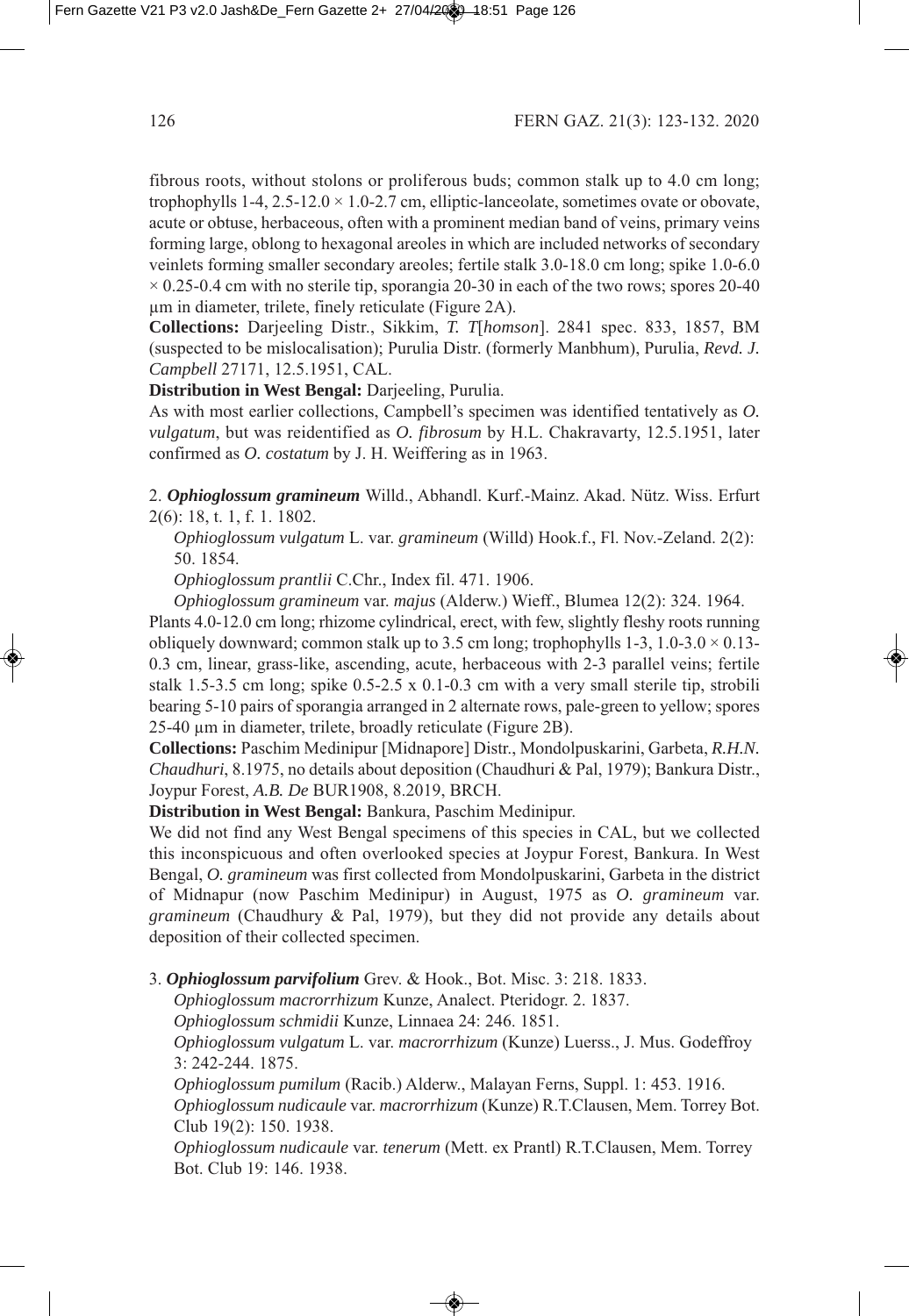Plants occasionally up to 10 cm long, usually less; rhizome cylindrical with a few downward or sideways-directed fleshy roots, which often bear proliferous buds; common stalk up to 1.5 cm long; trophophylls 1-3, 0.4-1.0  $\times$  0.3-0.8 cm, ovate-lanceolate, acute, slightly succulent-herbaceous with simple reticulate venation; fertile stalk  $2.0 - 5.0$  cm long; spike  $0.5$ -1.7  $\times$  0.1-0.2 cm with a very small sterile tip, strobili bearing 5-8 pairs



**Figure 2:** A. *Ophioglossum costatum* Purulia, *Revd. J. Campbell* 27171, CAL; B. *Ophioglossum gramineum* Joypur Forest, *A.B. De* BUR908, BRCH; C. *Ophioglossum parvifolium* Kachujore Forest, Suri, *R.K. Basak* s.n., CAL; D. *Ophioglossum pendulum* Perak, Malaya, *L. Wray 1133*, CAL; E. *Ophioglossum petiolatum* Sureil, 5200 ft., Darjeeling, *D.D. Prain 27195*, s.d., CAL; F. *Ophioglossum reticulatum* Burdwan Univ. Campus, Bardhaman, *S. Jash & A.B. De* BUR1912, BRCH.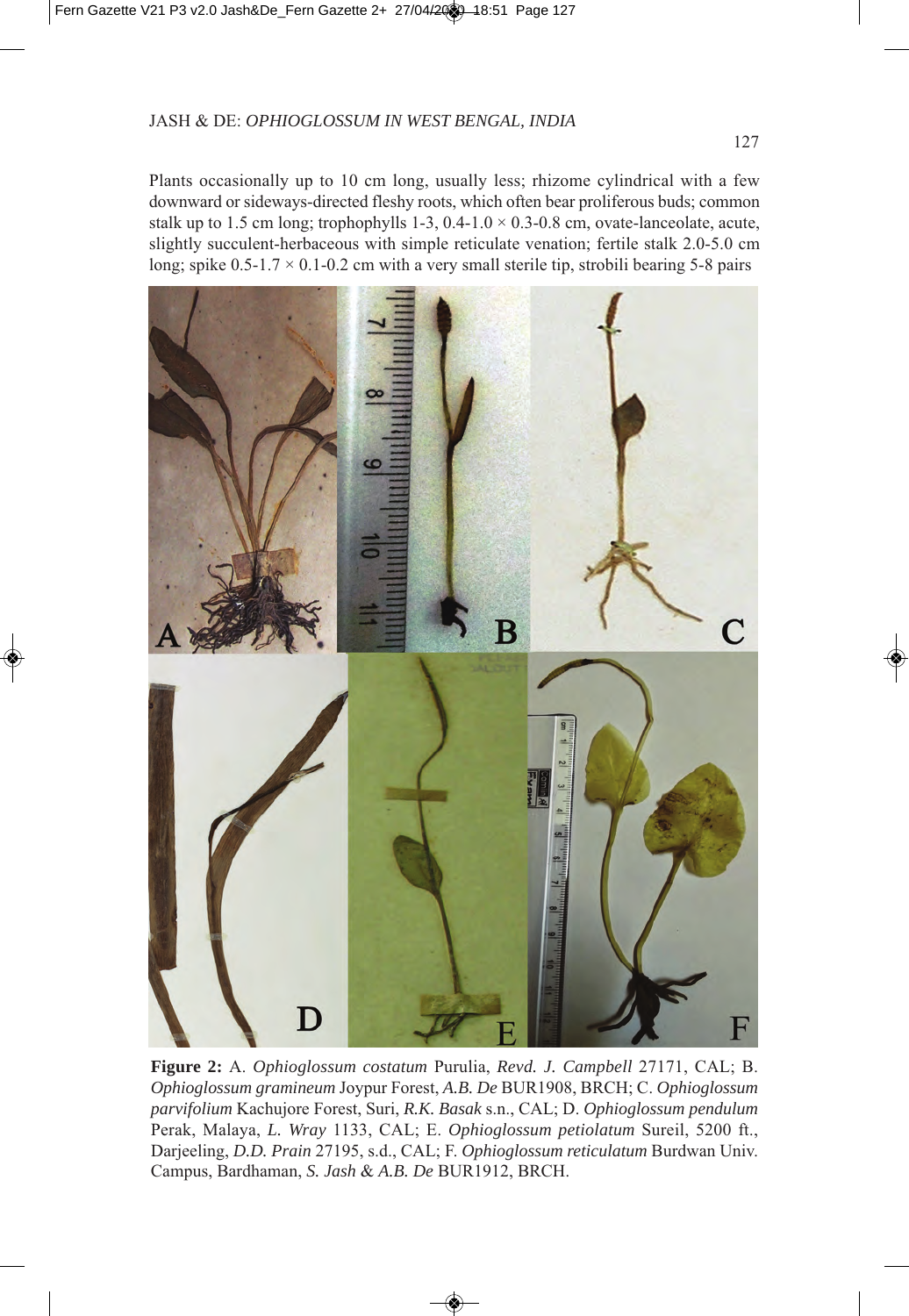of sporangia arranged alternately in 2 rows; spores  $30-45 \mu m$  in diameter, trilete, coarsely reticulate (Figure 2C).

**Collections:** Darjeeling Distr., Rungeet, [below] Darjeeling, 2000 ft., C.B. Clarke 27160, 22.8.1875, K (sub "O. vulgatum?", part reidentified by F. Ballard as *O. nudicaule* var. *tenerum*; Birbhum Distr., Kachujore Forest, near Suri, *R.K. Basak* s.n., CAL.

**Distribution in West Bengal:** Birbhum, Cooch Behar (Chowdhury *et al.*, 2016), Darjeeling.

*Ophioglossum parvifolium* was formerly included, along with other small species, within reports from India of *O. nudicaule*, but that species is now understood to be endemic to South Africa and is not present in India. Basak (1968) reported this species from Birbhum under the name *O. nudicaule var. macrorrhizum*. Chowdhury et al. (2016) also reported *O. nudicaule* from the Duars [Dooars] foothills in Cooch Behar District, but no details or description were given and they did not indicate if any specimen was collected. The identity of this record cannot be confirmed, but if they had not misapplied the name to *O. petiolatum* or *O. reticulatum*, it should presumably have referred to the present species.

4. **Ophioglossum pendulum** L., Sp. Pl., ed. 2, 2: 1518. 1763.

Ophiderma pendula (L.) C.Presl, Suppl. Tent. Pterid. 56. 1845.

Plants epiphytic; rhizome small, white, creeping, bearing many fleshy roots; 1-6 fronds arising close together directly from rhizome, trophophylls up to 200 cm long and 0.6-9.0 cm wide, ribbon-like, pendulous,, narrowed towards the base, often one or more times furcated, apex acute or obtuse, texture thin, flaccid-succulent, veins forming a series of long narrow areoles, clearly visible in dried specimen; fertile branch single, rarely two, borne from the middle of the width of the lamina,  $6.0-45.0$  cm long and  $0.5-1.5$  cm wide, about 200 sporangia arranged in 2 rows; spores triangular, rarely circular,  $40-50 \mu m$  in diameter, trilete, smooth (Figure 2D).

**Collections:** We have not seen any collections from West Bengal and there is only one report by Sanyal et al. (2012) from Cooch Behar, Darjeeling and Malda, listed without specimen citation.

**Distribution in West Bengal:** Doubtfully from Cooch Bihar, Darjeeling and Malda.

*Ophioglossum pendulum* is an epiphytic species, known from Sikkim State, Assam State, Arunachal Pradesh, Kerala and the Andaman Islands (Fraser-Jenkins et al., 2016), but previously unknown from West Bengal. There are no West Bengal specimens in international or Indian herbaria and no reports apart from by Sanyal et al. (2012). We have reason to doubt their report as their list contains many errors and lists numerous species known only from further east in N.E. India, but not West Bengal. As no further details were given, nor even the name of the compiler, we could not investigate or confirm this unlikely report.

5. **Ophioglossum petiolatum** Hook., Exot. Fl. 1: 56, t. 56. 1823.

Ophioglossum moluccanum Schltdl., Adumbr. Fil. Prom. Bon. Spei 9. 1825.

Ophioglossum vulgatum L. var. *australasiaticum* Luerss., J. Mus. Godeffroy 3: 246, t. 13, 15. 1875.

*Ophioglossum reticulatum L. var. complicatum (Miq.) Wieff., Blumea 12(2): 330.* 964.

Plants 10.0-20.0 cm long; rhizome short, erect, cylindrical, slender, bearing several fleshy roots, which often bear proliferous buds; common stalk up to 6.0 cm long, whitish at base; trophophylls 1-3, up to 6.0 cm long and 3.0 cm wide, but usually smaller, shortly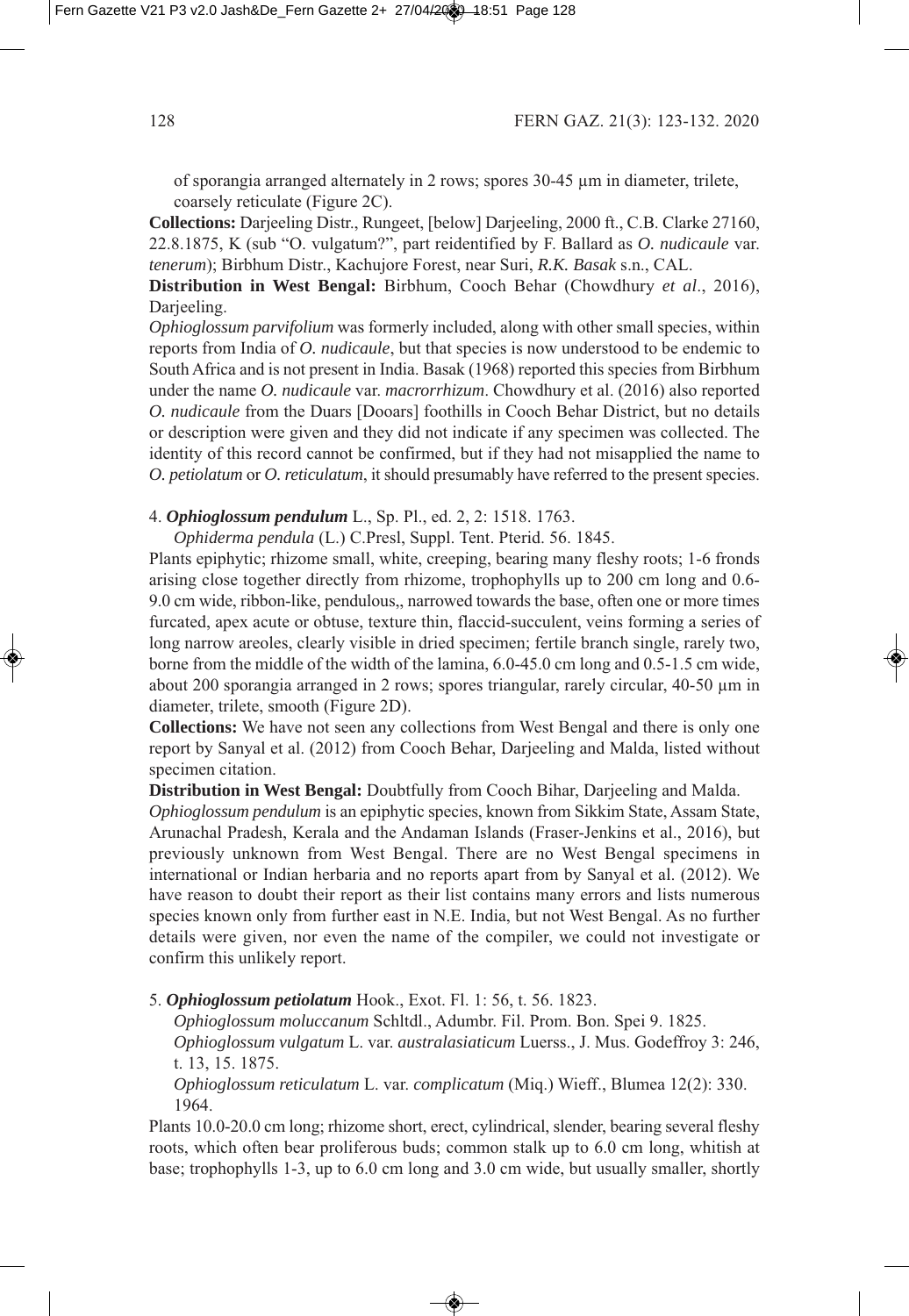petiolate, elliptical or lanceolate, acute at apex, base gradually narrowed, slightly succulent-herbaceous, with reticulate venation, veins anastomosing, 6-0 veins forming basal midvein-like structure; fertile branch 5.0-0.0 cm long; spike up to 5.0×0.5 cm with a small sterile tip, sporangia up to  $30$  pairs, arranged alternately in  $2$  rows; spores 30-45 µm in diameter, trilete, somewhat coarsely reticulate (Figure 2E).

**Collections:** Darjeeling Distr., "[British] Sikkim", Goke "Goak", 4000 ft., *T. Anderson*, *M.D.* 409, 5.6.86, K, CAL; Darjeeling Distr., "Sikkim Himalaya", Teesta, *G. King* s.n., 5..876, K, CAL; Darjeeling Distr., "Sikkim", Sureil, 500 ft., *D.D. Prain* 795, s.d., CAL; Darjeeling Distr., Kalimpong, 4000 ft., *E.A.C.L.E. Schelpe* 3669, 9.8.1952, BM; Darjeeling Distr., Tiger Hill, 8500 ft., *S.C. Verma* 201, 8.1956, PAN (62, 201), sub *O. vulgatum*, redet. C.R. Fraser-Jenkins as *O. petiolatum*; Darjeeling Distr., Senchal Forest, 8000 ft., *S.C. Verma* (as "Versima" in error) 3, 24.8.1956, K; Darjeeling Distr., Senchal Forest (Chaudhuri & Sarkar, 2003); Kalimpong Distr., Youth Hostel Bungalow Compound, 1200 m, *S.R. Ghosh 57687*, 7.1983, CAL.

**Distribution in West Bengal:** Darjeeling, Kalimpong.

*Ophioglossum petiolatum* has been much confused with *O. reticulatum* due to the variability in frond-shape of the latter, which can have narrower leaves with less obvious abrupt narrowing to their bases and is often then confused with *O. petiolatum*. Most of the reports of *O. vulgatum* from India apply to *O. petiolatum*, or otherwise to *O. reticulatum*. *O. petiolatum* was incorrectly synonymised into *O. reticulatum* by Wieffering (1964). It was reported to grow on moist sandy, alluvial soil among grasses and mosses from 600-2400 m altitude by Ghosh *et al.* (2004). Ghosh and Majumdar (2018) have mentioned the occurrence of *O. petiolatum* in Bhadreswar and reported for first time from Hooghly district. But they did not provide any description of specimen as well as any details about deposition. So it can be concluded as a doubtful record.

## 6. **Ophioglossum reticulatum** L., Sp. Pl. 2: 1063. 1753.

*Ophioglossum cordifolium* Roxb., in Griffith, Calcutta J. Nat. Hist. 4: 475. 1844. *Ophioglossum cognatum* C.Presl, Suppl. Tent. Pterid. 53. 1845.

*Ophioglossum vulgatum* L. var. *reticulatum* L. D.C.Eaton, Mem. Amer. Acad. Art. Sci., n. s., 8: 218. 1861.

Plants up to 30 cm long; rhizome cylindrical, erect, bearing a few long, thick, fleshy, unbranched roots, which often bear proliferous buds; common stalk 4.0-10.0 cm long, dark green; trophophylls 1 or 2, rarely 3, up to 10 cm long and 4 cm wide, broadly ovate or cordate, sometimes elongated and parallel-sided when among thicker vegetation, usually obtusely pointed apically, widest towards the base which narrows abruptly to the petiole, base truncate to often cordate, succulent herbaceous, with strongly reticulate venation; fertile segment up to 15 cm long; strobilus up to  $5.0 \times 1.0$  cm, without any sterile tip, sporangia 20-42 pairs, arranged alternately in 2 rows; spores  $30-45 \mu m$  in diameter, trilete, finely reticulate (Figure 2F).

**Collections:** Hooghly Distr., Bengal, Nemora Bengalia, *W. Roxburgh* s.n., 808, in Wallich Num. list no. 47.1 pp., K-W, K, US, BM; Howrah Distr., inter mangiferas, in H[ort.] B[ot.] C[alcutta], *N. Wallich* Num. List no. 47. pp., 9.85, K-W and 0.87, BM, UC; Hooghly Distr., Serampores, [*N. Wallich*], herb. Hookerianum, K; Bengalia, *N. Wallich* s.n., 89, herb. Hookerianum, K; Hooghly Distr., Serampore, *W. Griffith* s.n., s.d., BM; ditto, *Dr. Lemann* s.n., s.d., BM; Darjeeling Distr., Darjeeling, *W. Griffith* s.n., s.d., herb. Hookerianum, K; Calcutta, *A.W. Helfer* s.n., K; Darjeeling Distr., Tukvar, in garden soil, [*T. Anderson* s.n.], 6.9.857, CAL; Darjeeling Distr., Darjeeling, *R.H.*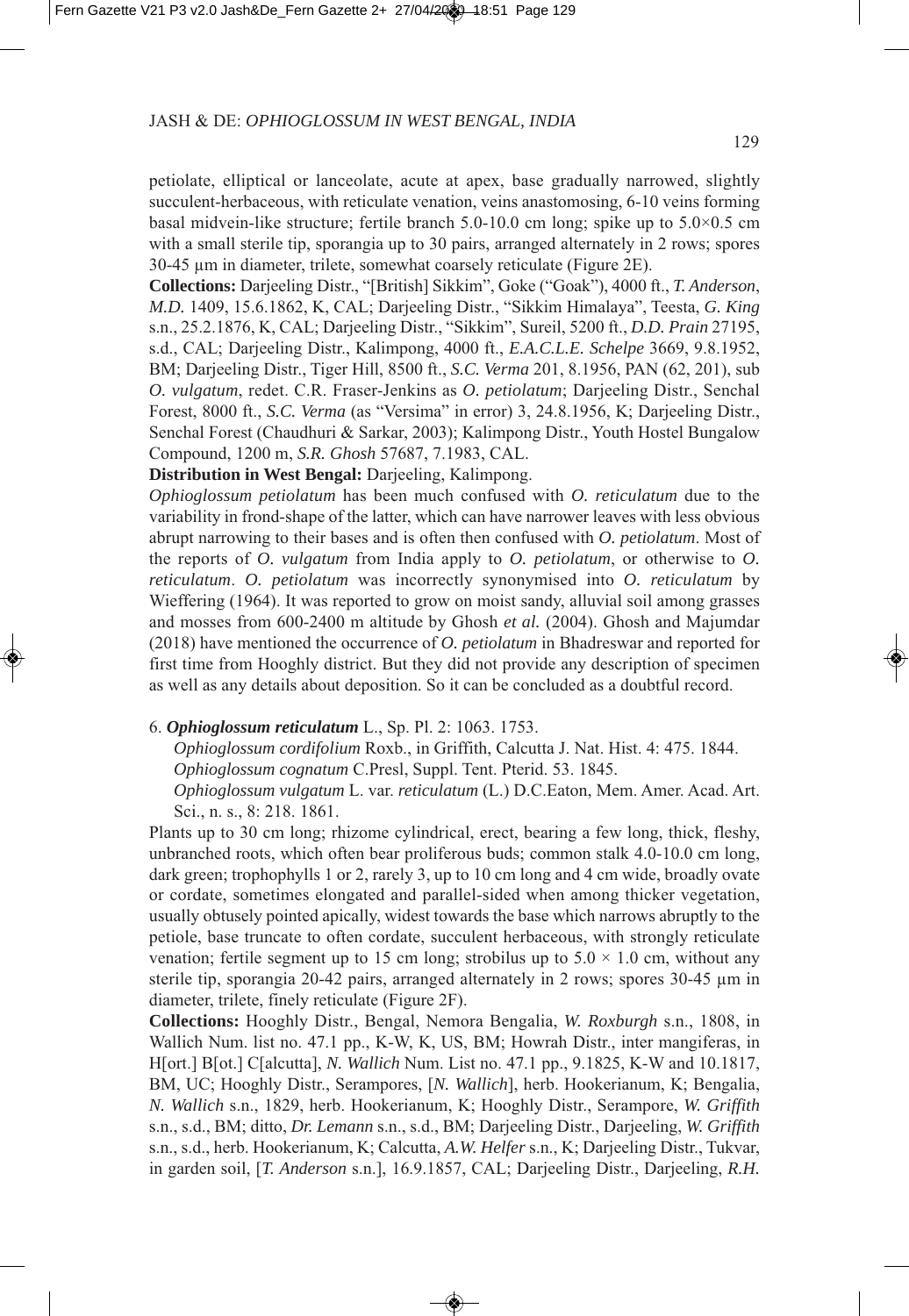*Beddome* s.n., s.d. K; Darjeeling Distr., Observatory Hill, Darjeeling, 7160 ft., *H.C. Levinge* s.n., 6.880, K, CAL det. as *O. reticulatum* by C.B. Clarke and by Dr. Pushpesh Joshi; Lower Bengal, Howrah Distr., wild in H[ort]. B[ot]. C[alcutta], in grass by the side of the Oreodoxa Avenue, *Mr. Davies* s.n., 1.8.1896, CAL; Malda Distr., Hatimari, *R.M. Dutta* 480, 24.8.1966, CAL; Hooghly Distr., Balagarh, Guptipara, *S. Deb* 133, 8.2014, KAL (Deb et al., 2018); Purba Bardhaman Distr., Burdwan University Campus, Golapbag, *S. Jash & A.B. De* BUR 1912, 2.2019, BRCH.

**Distribution in West Bengal:** Darjeeling, Hooghly, Howrah, Malda and Purba Bardhaman.

Most of the older specimens were originally misidentified as *O. vulgatum*, which was the name usually used by earlier botanists before the species of *Ophioglossum* in India became better known. Clausen (1938b) cited *O. cognatum*, described from Calcutta (A.W. *Helfer*, as a synonym of *O. petiolatum*, but with its ovate frond and rounded base it was more likely to be a specimen of *O. reticulatum* with a thicker midrib, than usual. The presence of endophytic bacteria in the roots of *O. reticulatum* from Darjeeling was documented by Mukherjee *et al.* (2017).

#### **DISCUSSION**

*Ophioglossum* is a difficult genus with much variation within the species, not only in sterile blade shape (particularly in *O. reticulatum* and *O. petiolatum*), but also in size. Populations of small, almost dwarf specimens can occur in those two species, which can create confusion with *O. parvifolium*, for example, and has also led to description of unwarranted new species in peninsular India. In addition most species have been found to contain more than one cytotype so that cytology alone is not a determinator of specific identity. Although spore-ornamentation is an important and useful means of differentiation of some species, it is also subject to some variation within species. It is therefore necessary to combine all these different aspects when identifying collections, even though trophophyll morphology remains the most useful guide. Many collections are not sufficient for definite identification due to having insufficient material on the sheet to be able to understand the degree of variation, one or two specimens only in herbarium-specimens or in illustrations in publications may not be sufficient and as long as it does not cause too much damage to the population, it is better to collect a reasonable number of specimens to help with accurate determination.

Chhetri et al. (2005) reported *O. vulgatum* from Darjeeling at 1500-2400 m, but they did not study ferns in detail. Their report should be either *O. petiolatum* or *O. reticulatum*, but we have not seen their collection for further identification.

We have excluded *O. lusitanicum* from West Bengal. West Bengal was listed in the distribution of this species by Patil & Dongare  $(2014)$  and Kachhiyapatel et al.  $(2018)$ , but no-one has specified a collection or place of occurrence in West Bengal. As this species was not detected by us during our surveys and we have seen no specimens in herbaria or precise reports in literature, we exclude it from West Bengal pending further investigation.

From the present investigation we have found that *Ophioglossum* in West Bengal is represented by five or six species out of an average of 4 species reported from India. These are *O. costatum*, *O. gramineum*, *O. parvifolium*, ?*O. pendulum*, *O. petiolatum* and *O. reticulatum*, and have been found to grow in 11 out of the total 23 Districts of West Bengal. The distribution-pattern of these species is of interest as it may be related to the phytogeographical relationships of the species concerned, not only their local habitat and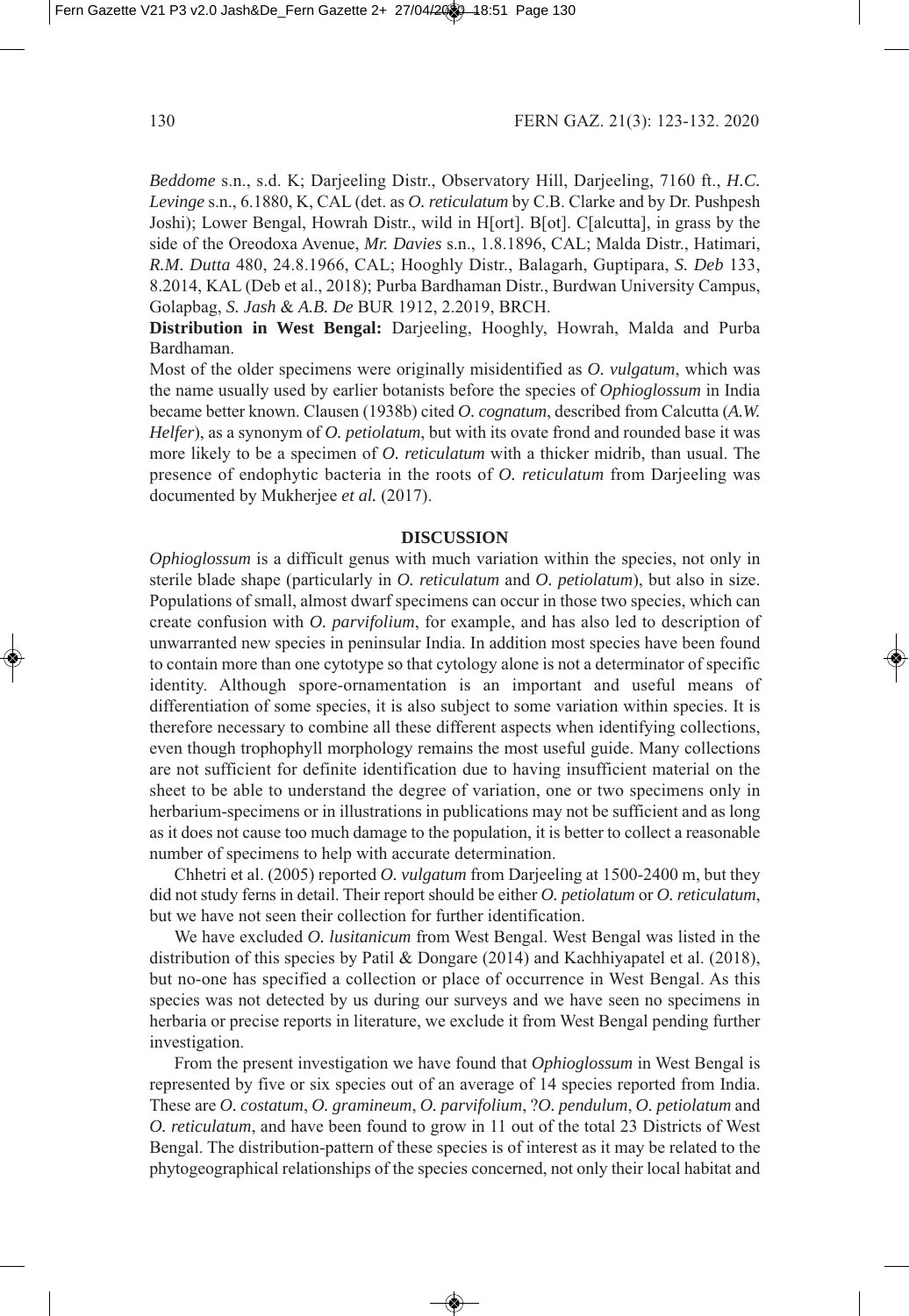climate requirements. If really present, *O. pendulum* is apparently restricted to the northern part of West Bengal, whereas *O. gramineum* occurs only in the southern part, as currently known. *Ophioglossum costatum*, *O. parvifolium* and *O. reticulatum* grow in both north and south. The distribution of *O. petiolatum* may also be is confined to the north and at slightly higher altitude than the others, but this record is not yet verified; we suspect Clausen's report of it from Kolkata could be merely a less characteristically wide-based specimen of *O. reticulatum*, although we have not seen the specimens. Subsequent collecting activity and comparative studies on the genus could perhaps reveal the possible presence of further species in West Bengal and should certainly reveal further localities of occurrence.

#### **ACKNOWLEDGEMENTS**

The authors are grateful to the Director, Botanical Survey of India, Howrah, for providing necessary facilities to study the specimens deposited in CAL, as well as for providing library facilities. The authors are indebted to Dr. Pushpesh Joshi (BSI, Dehradun) for confirming the identification of some specimens. We also appreciate the assistance given by Dr. Manoj Emanuel Hembrom and Ms. Pamela Saha of BSI, Howrah. The authors are also grateful to Mr. Swagata Bhattacharya for his help during field-work. Our thanks are also due to Mr. Kajal Krishna Das of the Dept. of Botany, Burdwan Raj College and Ms. Shraboni Pal for their assistance. Last but not the least, our sincere gratitude to Mr. C.R. Fraser-Jenkins, Cascais, Portugal, for helpful advice and kindly providing some additional records for our paper.

#### **REFERENCES**

- BASAK, R.K. 1968. *Ophioglossum nudicaule* Linn.F. var. *macrorrhizum* (Kze) Clausen (Ophioglossaceae): a New Record for West Bengal and Eastern India. Indian Forester, 94(8): 639-640.
- BEDDOME, R.H. 1883. *Handbook to the Ferns of British India*, *Ceylon and the Malay Peninsula*. Thacker Spink & Co., Calcutta.
- CHHETRI, D., BASNET, D., CHIU, P.F., KALIKOTAV, S., CHHETRI, G. & PARAJULI, S. 2005. Current status of ethnomedicinal plants in the Darjeeling Himalaya. Current Sci. 89(2): 264-268.
- CHAUDHURI, A.B. & SARKAR, D.D. 00. *Wildlife and Ground Flora: An Interaction Scenario of Forests of Darjeeling and Jalpaiguri*. pp. 7. Daya Books, New Delhi.
- CHAUDHURI, R.H.N. & PAL, D.C. 979. *Ophioglossum gramineum* Willd. a new record for West Bengal. Sci. and Cult. 45(5): 212-213.
- CHOWDHURY, A., SARKAR, S. & CHOWDHURY, M. 2016. Diversity, Ecology and Utilization of Tea Garden Pteridophytes at Duars in West Bengal, India. Int. Res. J. Biol. Sci., Indore, 5(1): 47-53.
- CLAUSEN, R.T. 98a. *A monograph of the Ophioglossaceae*, Mem. Torrey Bot. Club, 9: 5-77.
- CLAUSEN, R.T. 1938b. *Ophioglossum petiolatum* Hooker, Amer. Fern J. 28(1): 1-11.
- DEB, S., PAUL, R., SEN, T. & Sen, U. 2018. Biodiversity of Pteridophytes and their pattern of distribution in Hooghly district. Indian Fern J.  $35(1 \& 2)$ : 255-300.
- DIXIT, R.D. 984. *A census of the Indian Pteridophytes. Flora of India, Ser. 4.* Botanical Survey of India, Howrah (Calcutta), India.
- FRASER-JENKINS, C.R. 008. *Taxonomic Revision of Three Hundred Indian*